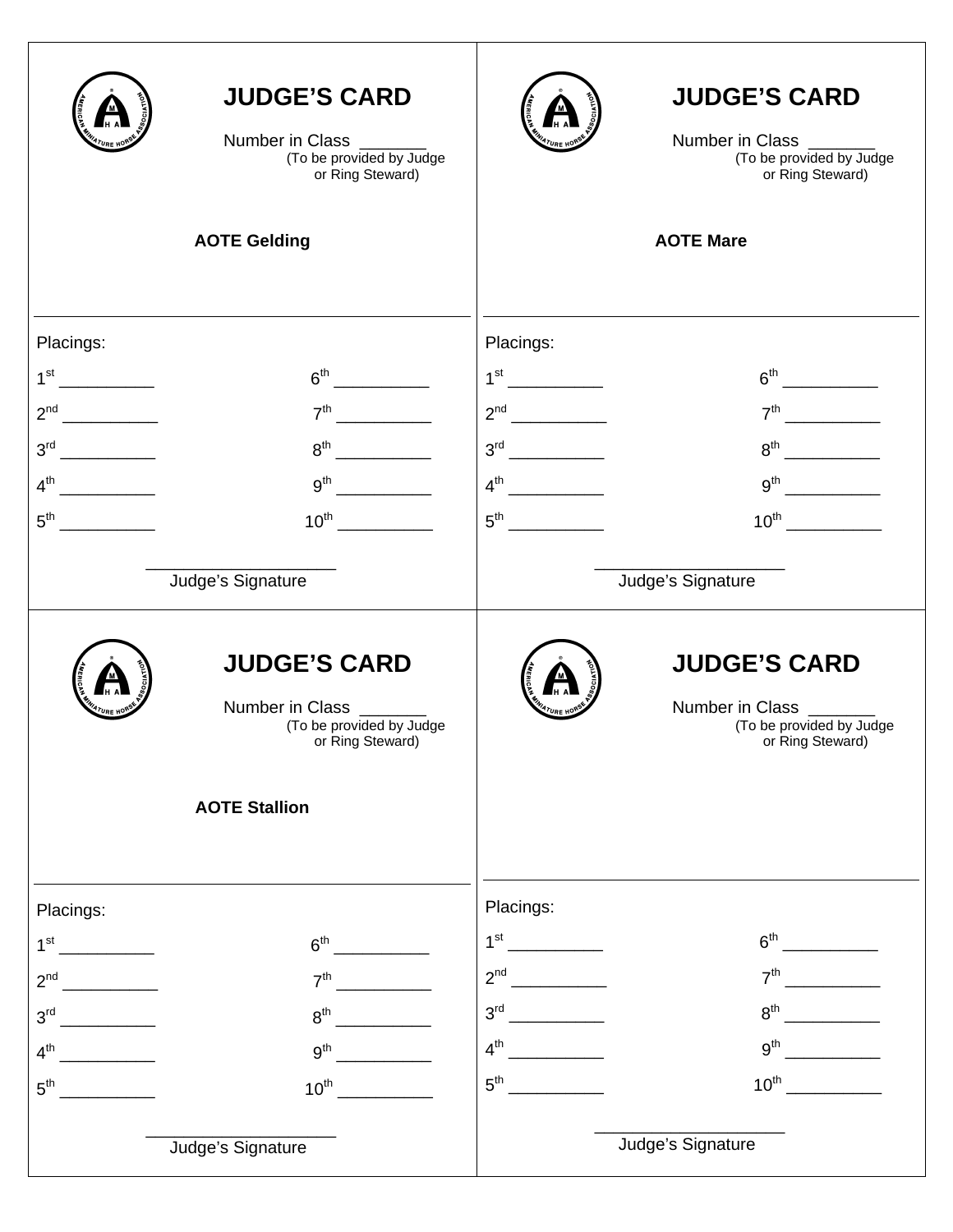|                                                                                                                                                                                                                                                         | <b>JUDGE'S CARD</b><br>Number in Class _____<br>(To be provided by Judge<br>or Ring Steward)   | <b>JUDGE'S CARD</b><br>Number in Class _____<br>(To be provided by Judge<br>or Ring Steward)   |
|---------------------------------------------------------------------------------------------------------------------------------------------------------------------------------------------------------------------------------------------------------|------------------------------------------------------------------------------------------------|------------------------------------------------------------------------------------------------|
|                                                                                                                                                                                                                                                         | <b>AOTE Junior Gelding</b>                                                                     | <b>AOTE Senior Gelding</b>                                                                     |
| Placings:                                                                                                                                                                                                                                               |                                                                                                | Placings:                                                                                      |
|                                                                                                                                                                                                                                                         |                                                                                                |                                                                                                |
|                                                                                                                                                                                                                                                         | 7 <sup>th</sup>                                                                                |                                                                                                |
|                                                                                                                                                                                                                                                         | $8^{\text{th}}$                                                                                | $8^{th}$                                                                                       |
| $4^{\text{th}}$                                                                                                                                                                                                                                         | $9^{\text{th}}$                                                                                |                                                                                                |
| 5 <sup>th</sup>                                                                                                                                                                                                                                         | $10^{\text{th}}$                                                                               | $5^{\text{th}}$                                                                                |
|                                                                                                                                                                                                                                                         | Judge's Signature                                                                              | Judge's Signature                                                                              |
|                                                                                                                                                                                                                                                         | <b>JUDGE'S CARD</b><br>Number in Class _______<br>(To be provided by Judge<br>or Ring Steward) | <b>JUDGE'S CARD</b><br>Number in Class _______<br>(To be provided by Judge<br>or Ring Steward) |
|                                                                                                                                                                                                                                                         | <b>AOTE Junior Mare</b>                                                                        | <b>AOTE Senior Mare</b>                                                                        |
| Placings:                                                                                                                                                                                                                                               |                                                                                                | Placings:                                                                                      |
| 1 <sup>st</sup>                                                                                                                                                                                                                                         | 6 <sup>th</sup>                                                                                |                                                                                                |
| 2 <sup>nd</sup>                                                                                                                                                                                                                                         | 7 <sup>th</sup>                                                                                | 7 <sup>th</sup>                                                                                |
| 3 <sup>rd</sup>                                                                                                                                                                                                                                         | 8 <sup>th</sup>                                                                                | 8 <sup>th</sup>                                                                                |
| 4 <sup>th</sup>                                                                                                                                                                                                                                         | 9 <sup>th</sup>                                                                                | $9^{\text{th}}$<br><u>and the state of the sta</u>                                             |
| $5^{\text{th}}$<br><u>and the state of the state of the state of the state of the state of the state of the state of the state of the state of the state of the state of the state of the state of the state of the state of the state of the state</u> | $10^{\text{th}}$                                                                               |                                                                                                |
|                                                                                                                                                                                                                                                         | Judge's Signature                                                                              | Judge's Signature                                                                              |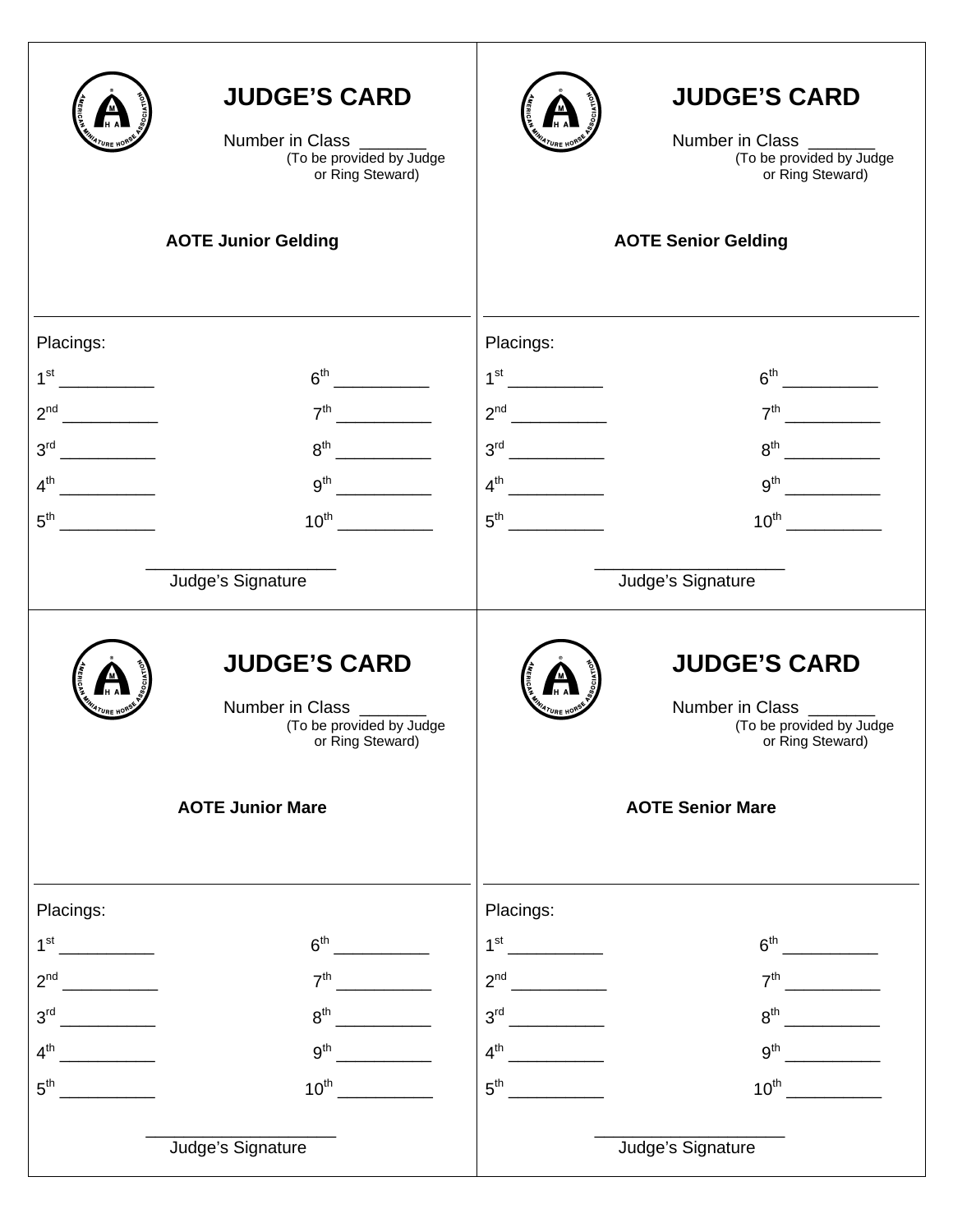|                                                                                                                       | <b>JUDGE'S CARD</b><br>Number in Class<br>(To be provided by Judge<br>or Ring Steward)<br><b>AOTE Junior Stallion</b>          | <b>JUDGE'S CARD</b><br>Number in Class _______<br>(To be provided by Judge<br>or Ring Steward)<br><b>AOTE Senior Stallion</b>                     |
|-----------------------------------------------------------------------------------------------------------------------|--------------------------------------------------------------------------------------------------------------------------------|---------------------------------------------------------------------------------------------------------------------------------------------------|
| Placings:<br>4 <sup>th</sup><br>5 <sup>th</sup>                                                                       | 7 <sup>th</sup><br>$8^{\text{th}}$<br>$9^{\text{th}}$<br>$10^{\text{th}}$<br>Judge's Signature                                 | Placings:<br>7 <sup>th</sup><br>$4^{th}$<br>$5^{\text{th}}$<br>Judge's Signature                                                                  |
|                                                                                                                       | <b>JUDGE'S CARD</b><br>Number in Class _______<br>(To be provided by Judge<br>or Ring Steward)<br><b>AOTE Gelding, Level 1</b> | <b>JUDGE'S CARD</b><br>Number in Class _______<br>(To be provided by Judge<br>or Ring Steward)<br><b>AOTE Gelding, Level 2</b>                    |
| Placings:<br>2 <sup>nd</sup><br>3 <sup>rd</sup><br><u>and the state</u><br>$4^{\text{th}}$<br><u> 1999 - Jan Jawa</u> | 6 <sup>th</sup><br>7 <sup>th</sup><br>8 <sup>th</sup><br>9 <sup>th</sup>                                                       | Placings:<br>$7th$ 2007 $\overline{\qquad \qquad }$<br>$3^{\text{rd}}$<br>$8^{\text{th}}$<br><u> 1999 - Jan Ja</u><br>9 <sup>th</sup><br>$4^{th}$ |
|                                                                                                                       | Judge's Signature                                                                                                              | Judge's Signature                                                                                                                                 |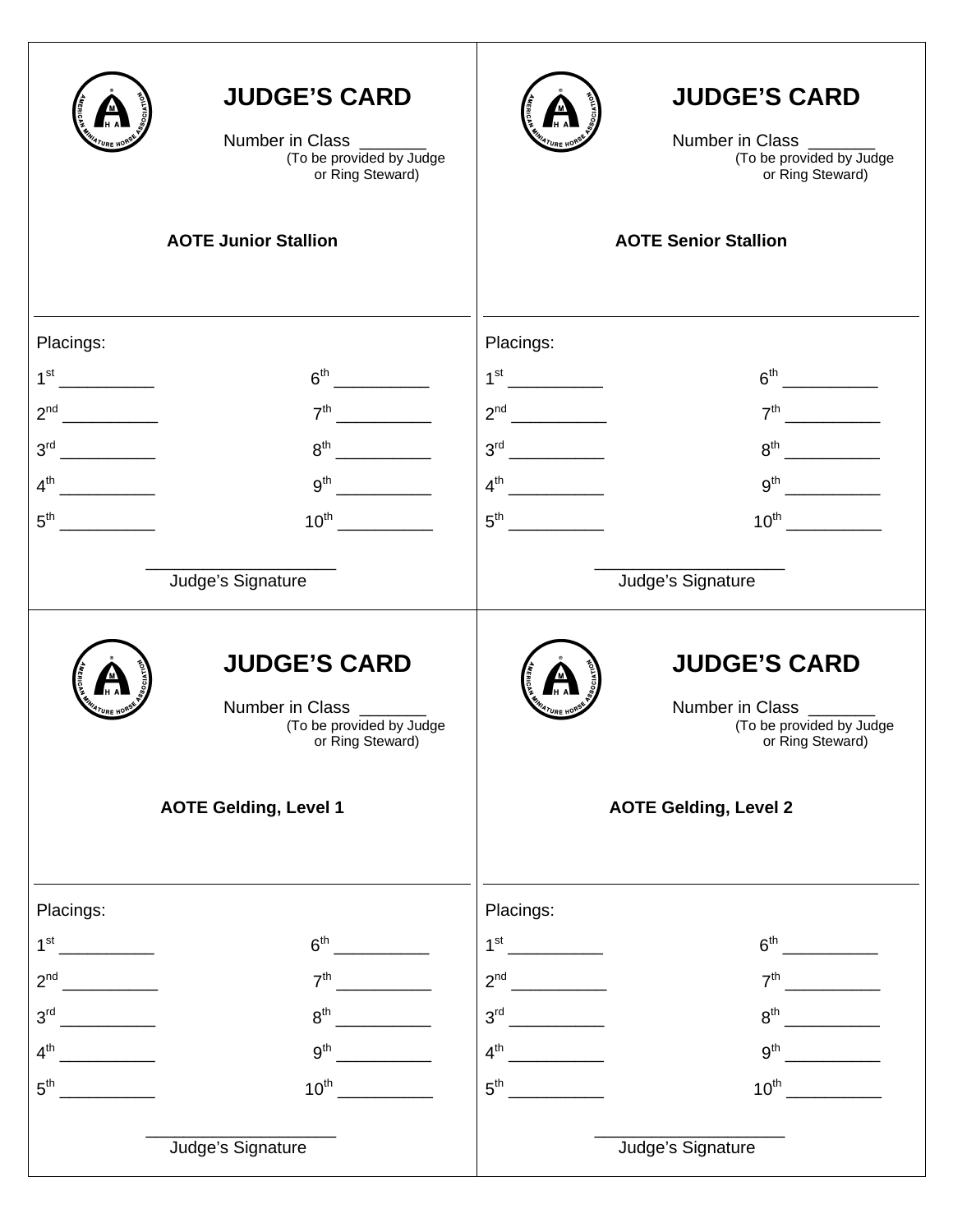|                                             | <b>JUDGE'S CARD</b><br>Number in Class _____<br>(To be provided by Judge<br>or Ring Steward)<br><b>AOTE Mare, Level 1</b>                         |                                                | <b>JUDGE'S CARD</b><br>Number in Class ______<br>(To be provided by Judge<br>or Ring Steward)<br><b>AOTE Mare, Level 2</b> |
|---------------------------------------------|---------------------------------------------------------------------------------------------------------------------------------------------------|------------------------------------------------|----------------------------------------------------------------------------------------------------------------------------|
|                                             |                                                                                                                                                   |                                                |                                                                                                                            |
|                                             |                                                                                                                                                   |                                                |                                                                                                                            |
| Placings:                                   |                                                                                                                                                   | Placings:                                      |                                                                                                                            |
| 1 <sup>st</sup>                             | $6th$ and $6th$ and $6th$ and $6th$ and $6th$ and $6th$ and $6th$ and $6th$ and $6th$ and $6th$ and $6th$ and $6th$ and $6th$ and $6th$ and $6th$ |                                                |                                                                                                                            |
| 2 <sup>nd</sup><br>$\overline{\phantom{a}}$ | 7 <sup>th</sup>                                                                                                                                   |                                                |                                                                                                                            |
| $3^{\text{rd}}$                             | $8^{\text{th}}$                                                                                                                                   |                                                | $8^{\text{th}}$                                                                                                            |
| $4^{\text{th}}$<br>$\overline{\phantom{a}}$ | 9 <sup>th</sup>                                                                                                                                   |                                                |                                                                                                                            |
| 5 <sup>th</sup>                             | $10^{\text{th}}$                                                                                                                                  | $5^{\text{th}}$                                | $10^{th}$                                                                                                                  |
|                                             | Judge's Signature                                                                                                                                 |                                                | Judge's Signature                                                                                                          |
|                                             | <b>JUDGE'S CARD</b><br>Number in Class _______<br>(To be provided by Judge<br>or Ring Steward)                                                    |                                                | <b>JUDGE'S CARD</b><br>Number in Class ______<br>(To be provided by Judge<br>or Ring Steward)                              |
|                                             | <b>AOTE Stallion, Level 1</b>                                                                                                                     |                                                | <b>AOTE Stallion, Level 2</b>                                                                                              |
| Placings:                                   |                                                                                                                                                   | Placings:                                      |                                                                                                                            |
| 1 <sup>st</sup>                             | $6^{\text{th}}$                                                                                                                                   |                                                |                                                                                                                            |
| 2 <sup>nd</sup>                             | 7 <sup>th</sup>                                                                                                                                   |                                                | 7 <sup>th</sup>                                                                                                            |
| 3 <sup>rd</sup>                             | 8 <sup>th</sup>                                                                                                                                   | $3^{\text{rd}}$<br><u>a sa mga salawang pa</u> | 8 <sup>th</sup>                                                                                                            |
| $4^{\text{th}}$                             | 9 <sup>th</sup>                                                                                                                                   | $4^{\text{th}}$                                | 9 <sup>th</sup><br><u>and the second second</u>                                                                            |
| $5^{\text{th}}$                             | $10^{\text{th}}$                                                                                                                                  | $5^{\text{th}}$                                | $10^{\text{th}}$                                                                                                           |
|                                             | Judge's Signature                                                                                                                                 |                                                | Judge's Signature                                                                                                          |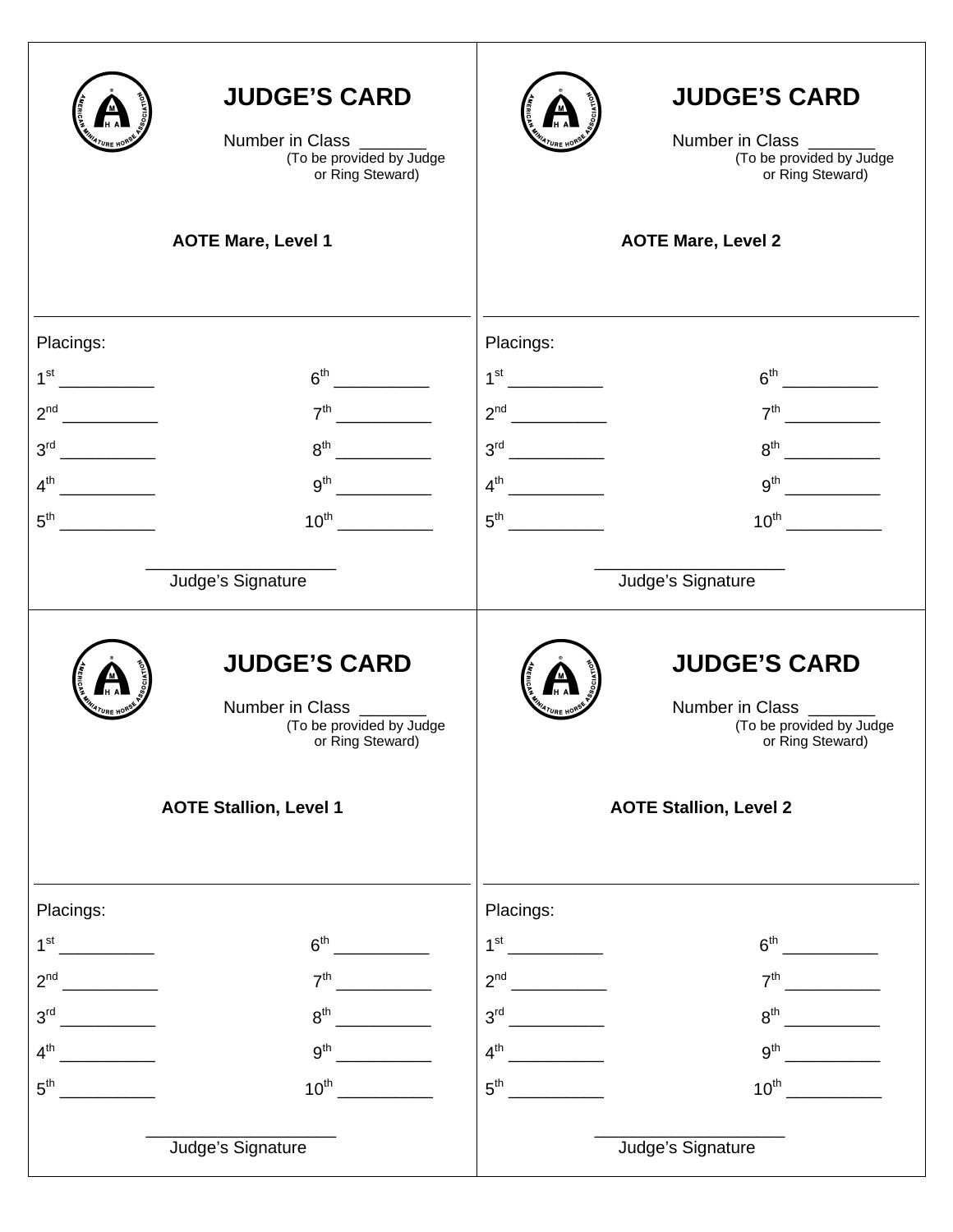|                                            | <b>JUDGE'S CARD</b><br>Number in Class ______<br>(To be provided by Judge<br>or Ring Steward)<br><b>AOTE Junior Gelding, Level 1</b> | <b>JUDGE'S CARD</b><br>Number in Class _______<br>(To be provided by Judge<br>or Ring Steward)<br><b>AOTE Junior Gelding, Level 2</b> |  |
|--------------------------------------------|--------------------------------------------------------------------------------------------------------------------------------------|---------------------------------------------------------------------------------------------------------------------------------------|--|
|                                            |                                                                                                                                      |                                                                                                                                       |  |
|                                            |                                                                                                                                      |                                                                                                                                       |  |
| Placings:                                  |                                                                                                                                      | Placings:                                                                                                                             |  |
|                                            |                                                                                                                                      | $7th$ 2007 $\overline{2th}$                                                                                                           |  |
|                                            | $8^{\text{th}}$                                                                                                                      |                                                                                                                                       |  |
|                                            | $9^{th}$                                                                                                                             |                                                                                                                                       |  |
| $5^{\text{th}}$                            |                                                                                                                                      |                                                                                                                                       |  |
|                                            |                                                                                                                                      |                                                                                                                                       |  |
|                                            | Judge's Signature                                                                                                                    | Judge's Signature                                                                                                                     |  |
|                                            | <b>JUDGE'S CARD</b><br>Number in Class _______<br>(To be provided by Judge<br>or Ring Steward)                                       | <b>JUDGE'S CARD</b><br>Number in Class _____<br>(To be provided by Judge<br>or Ring Steward)                                          |  |
|                                            | <b>AOTE Senior Gelding, Level 1</b>                                                                                                  | <b>AOTE Senior Gelding, Level 2</b>                                                                                                   |  |
| Placings:                                  |                                                                                                                                      | Placings:                                                                                                                             |  |
| 1 <sup>st</sup>                            | $6^{\text{th}}$                                                                                                                      |                                                                                                                                       |  |
| 2 <sup>nd</sup><br><u> 1999 - Jan Jawa</u> | 7 <sup>th</sup>                                                                                                                      | 7 <sup>th</sup>                                                                                                                       |  |
| 3 <sup>rd</sup>                            | $8^{\text{th}}$                                                                                                                      |                                                                                                                                       |  |
|                                            | 9 <sup>th</sup>                                                                                                                      |                                                                                                                                       |  |
|                                            | $10^{\text{th}}$                                                                                                                     | $5^{\text{th}}$                                                                                                                       |  |
|                                            | Judge's Signature                                                                                                                    | Judge's Signature                                                                                                                     |  |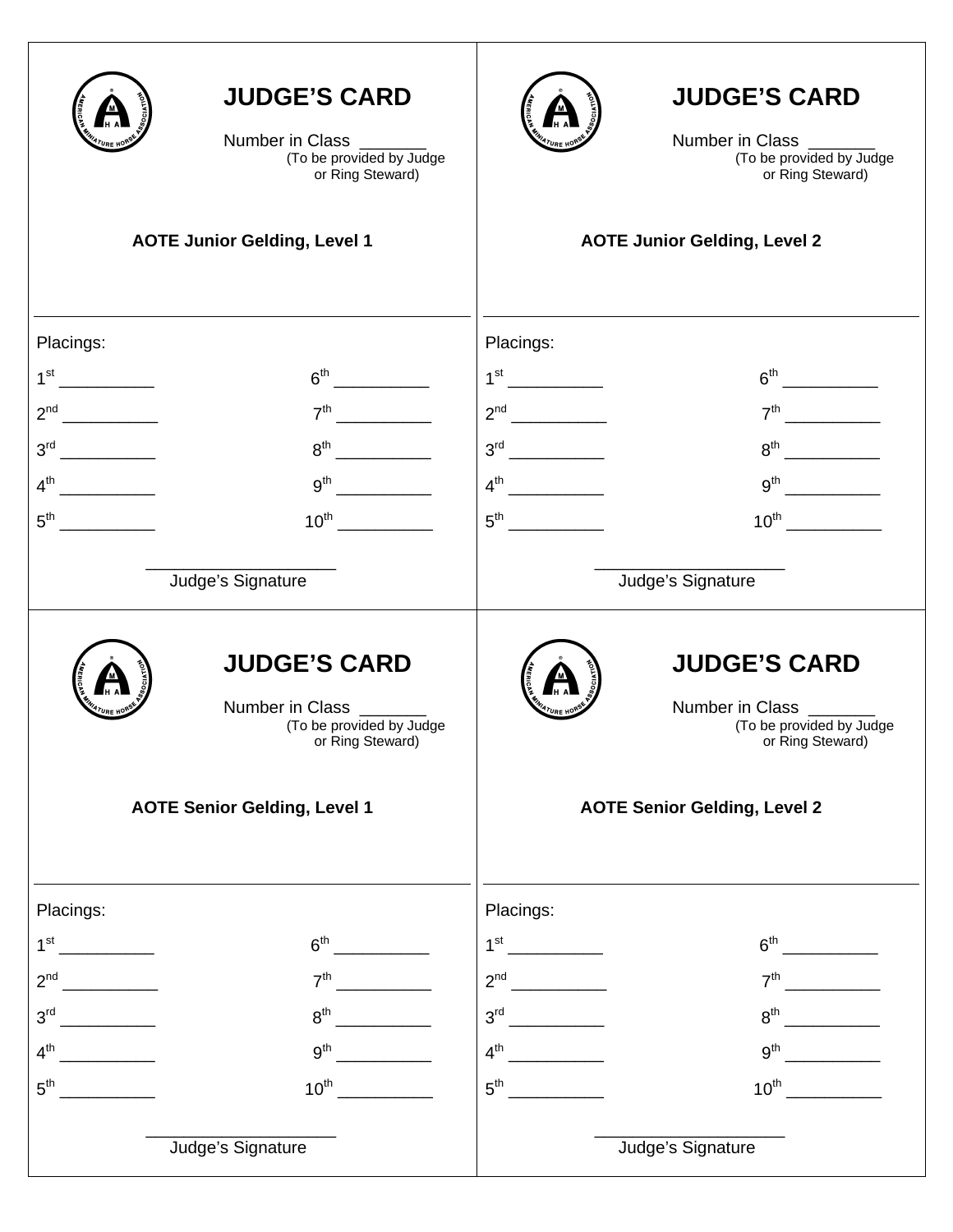|                 | <b>JUDGE'S CARD</b><br>Number in Class _____<br>(To be provided by Judge<br>or Ring Steward)   |           | <b>JUDGE'S CARD</b><br>Number in Class _______<br>(To be provided by Judge<br>or Ring Steward) |
|-----------------|------------------------------------------------------------------------------------------------|-----------|------------------------------------------------------------------------------------------------|
|                 | <b>AOTE Junior Mare, Level 1</b>                                                               |           | <b>AOTE Junior Mare, Level 2</b>                                                               |
|                 |                                                                                                |           |                                                                                                |
| Placings:       |                                                                                                | Placings: |                                                                                                |
|                 | 7 <sup>th</sup>                                                                                |           |                                                                                                |
|                 | $8^{\text{th}}$                                                                                |           |                                                                                                |
| $4^{\text{th}}$ | 9 <sup>th</sup>                                                                                |           |                                                                                                |
|                 |                                                                                                |           |                                                                                                |
|                 | Judge's Signature                                                                              |           |                                                                                                |
|                 |                                                                                                |           | Judge's Signature                                                                              |
|                 | <b>JUDGE'S CARD</b><br>Number in Class _______<br>(To be provided by Judge<br>or Ring Steward) |           | <b>JUDGE'S CARD</b><br>Number in Class _______<br>(To be provided by Judge<br>or Ring Steward) |
|                 | <b>AOTE Senior Mare, Level 1</b>                                                               |           | <b>AOTE Senior Mare, Level 2</b>                                                               |
| Placings:       |                                                                                                | Placings: |                                                                                                |
| 1 <sup>st</sup> | 6 <sup>th</sup>                                                                                |           |                                                                                                |
| 2 <sup>nd</sup> | 7 <sup>th</sup>                                                                                |           | 7 <sup>th</sup>                                                                                |
| 3 <sup>rd</sup> | 8 <sup>th</sup>                                                                                |           | 8 <sup>th</sup>                                                                                |
| $4^{\text{th}}$ | 9 <sup>th</sup>                                                                                |           | 9 <sup>th</sup>                                                                                |
|                 | $10^{\text{th}}$                                                                               |           | $10^{th}$                                                                                      |
|                 | Judge's Signature                                                                              |           | Judge's Signature                                                                              |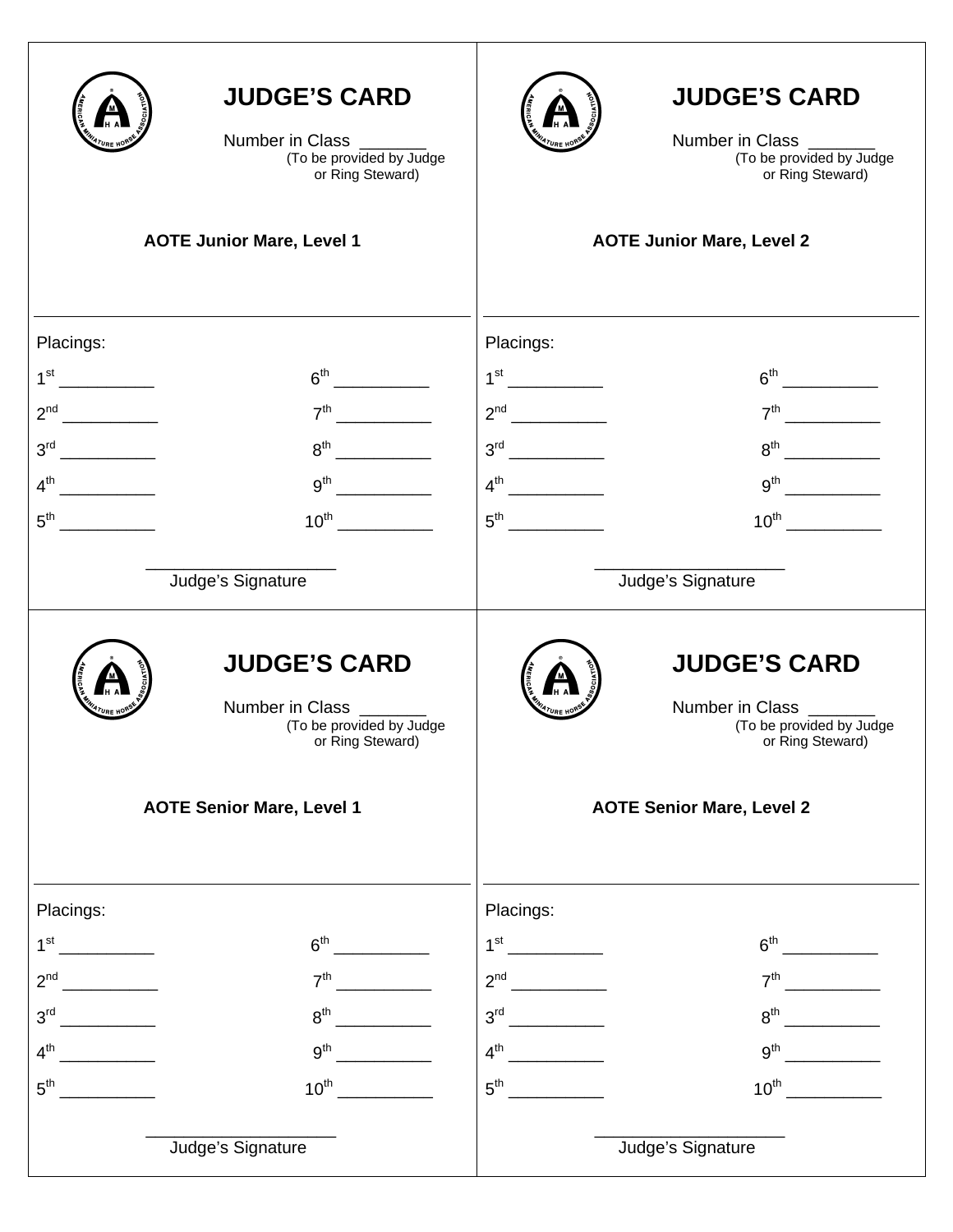| <b>AOTE Junior Stallion, Level 1</b> | <b>JUDGE'S CARD</b><br>Number in Class ______<br>(To be provided by Judge<br>or Ring Steward)  |                 | <b>JUDGE'S CARD</b><br>Number in Class _______<br>(To be provided by Judge<br>or Ring Steward)<br><b>AOTE Junior Stallion, Level 2</b> |
|--------------------------------------|------------------------------------------------------------------------------------------------|-----------------|----------------------------------------------------------------------------------------------------------------------------------------|
|                                      |                                                                                                |                 |                                                                                                                                        |
|                                      |                                                                                                |                 |                                                                                                                                        |
| Placings:                            |                                                                                                | Placings:       |                                                                                                                                        |
|                                      |                                                                                                |                 | $7th$ 2007 $\overline{2th}$                                                                                                            |
|                                      | $8^{\text{th}}$                                                                                |                 |                                                                                                                                        |
|                                      | $9^{th}$                                                                                       |                 |                                                                                                                                        |
| $5^{\text{th}}$                      |                                                                                                |                 |                                                                                                                                        |
|                                      |                                                                                                |                 |                                                                                                                                        |
| Judge's Signature                    |                                                                                                |                 | Judge's Signature                                                                                                                      |
|                                      | <b>JUDGE'S CARD</b><br>Number in Class _______<br>(To be provided by Judge<br>or Ring Steward) |                 | <b>JUDGE'S CARD</b><br>Number in Class _____<br>(To be provided by Judge<br>or Ring Steward)                                           |
| <b>AOTE Senior Stallion, Level 1</b> |                                                                                                |                 | <b>AOTE Senior Stallion, Level 2</b>                                                                                                   |
| Placings:                            |                                                                                                | Placings:       |                                                                                                                                        |
| 1 <sup>st</sup>                      | $6^{\text{th}}$                                                                                | $1^{\rm st}$    |                                                                                                                                        |
| 2 <sup>nd</sup>                      | 7 <sup>th</sup>                                                                                |                 | 7 <sup>th</sup>                                                                                                                        |
| 3 <sup>rd</sup>                      | $8^{\text{th}}$                                                                                |                 | $8^{\text{th}}$                                                                                                                        |
| $4^{\text{th}}$                      | 9 <sup>th</sup>                                                                                | $4^{\text{th}}$ |                                                                                                                                        |
|                                      | $10^{\text{th}}$                                                                               |                 | $10^{\text{th}}$                                                                                                                       |
| Judge's Signature                    |                                                                                                |                 | Judge's Signature                                                                                                                      |